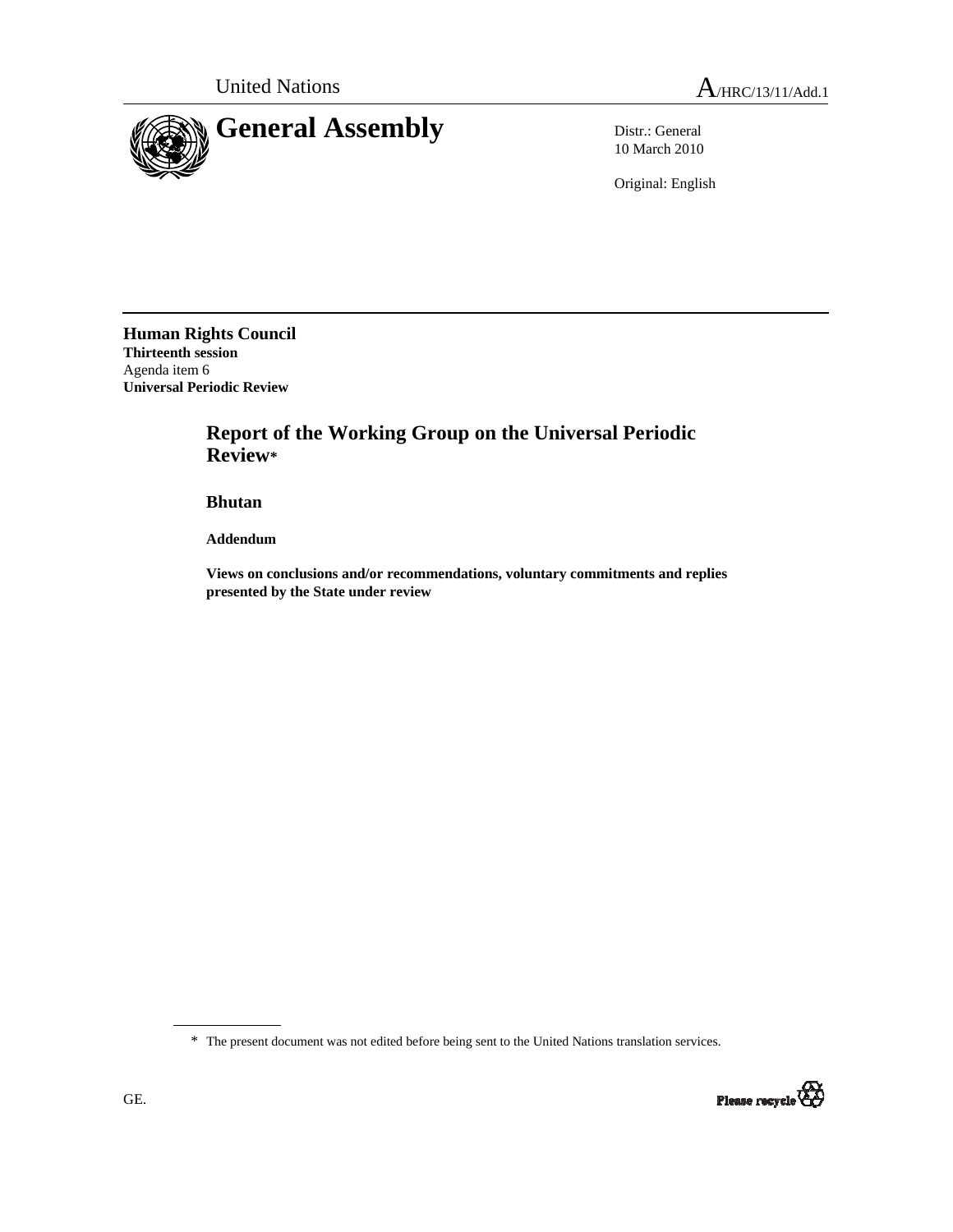## **Response of the Royal Government of Bhutan to the recommendations in the report of the Working Group on the Universal Periodic Review (A/HRC/13/11)**

In accordance with the relevant provisions contained in the annex to Human Rights Council resolution 5/1 concerning the adoption of the Universal Periodic Review working group outcome reports, the Royal Government of Bhutan has examined the recommendations noted under paragraph 101 of the draft outcome report of the Universal Periodic Review of Bhutan and offers the following responses:

| No of Recommendation | Response                                                                                                                                                                                                                                                                                                                                                                                                                                                                                                                                                                                                                                                                                              |
|----------------------|-------------------------------------------------------------------------------------------------------------------------------------------------------------------------------------------------------------------------------------------------------------------------------------------------------------------------------------------------------------------------------------------------------------------------------------------------------------------------------------------------------------------------------------------------------------------------------------------------------------------------------------------------------------------------------------------------------|
| 1 & 2                | Bhutan accepts the recommendations. Please see response to recommendation No. 4.                                                                                                                                                                                                                                                                                                                                                                                                                                                                                                                                                                                                                      |
| 3 & 4                | The progressive study of international human rights treaties to consider feasibility of<br>ratification is an ongoing exercise. Bhutan intends to gradually expand the range of its<br>international human rights commitments, with due regard to the financial and resource<br>implications, including reporting burden, and the need to amend legislation and<br>practice as may be required. A multi sectoral Task Force will be established, to study<br>international instruments for recommendation to the Government. In the meanwhile,<br>the Ministry of Foreign Affairs has conducted a preliminary study of the ICCPR,<br>ICESCR, ICERD, CAT, CEDAW OP, and CRPD to feed into the process. |
| 5.                   | Existing provisions in the Civil and Criminal Procedure Code 2001 (Section 160) and the<br>Penal Code of Bhutan 2004 (Section 414 and 415) adequately address this issue.                                                                                                                                                                                                                                                                                                                                                                                                                                                                                                                             |
| 6.                   | Bhutan accepts the recommendation. These are under review by the Cabinet and will<br>be submitted to Parliament for consideration at an early date.                                                                                                                                                                                                                                                                                                                                                                                                                                                                                                                                                   |
| 7 & 8                | Bhutan takes note of the recommendations and will consider establishment of an NHRI<br>in conformity with the Paris Principles, bearing in mind the small size of the country<br>and its population, and resource constraints. The matter is under the active<br>consideration of the Royal Government.                                                                                                                                                                                                                                                                                                                                                                                               |
| 9.                   | Bhutan accepts the recommendation.                                                                                                                                                                                                                                                                                                                                                                                                                                                                                                                                                                                                                                                                    |
| 10 & 11              | Bhutan accepts the recommendations. In recognition of the important role of NCWC<br>in advancing the rights of women and children in Bhutan, the Royal Government is<br>committed to enhancing the capacity and resources of the Commission. As a first step,<br>the Royal Civil Service Commission has approved the increase in the NCWC's staff<br>strength by 150 per cent, accorded it priority status for recruitment among new civil<br>service inductees, and also granted the Commission authority to conduct its own<br>recruitment process.                                                                                                                                                 |
| 12.                  | Bhutan accepts the recommendation.                                                                                                                                                                                                                                                                                                                                                                                                                                                                                                                                                                                                                                                                    |
| 13 & 14              | Bhutan accepts the recommendations, and considers that measures towards<br>implementation are already underway. The Child Care and Protection Bill, currently<br>under Cabinet review, is backed by a time bound Plan of Action, Furthermore, the<br>National Commission for Women and Children in collaboration with UN Agencies,<br>intends to convene workshop with stakeholders on the matter.                                                                                                                                                                                                                                                                                                    |
| 15.                  | Bhutan accepts the recommendation and is engaged in implementation. The current<br>10 <sup>th</sup> Five Year Plan systematically mainstreams a gender perspective into planning and<br>monitoring, and notably, integrates the National Plan of Action for Gender in its<br>implementation process. Specific tools to ensure gender mainstreaming in the local                                                                                                                                                                                                                                                                                                                                       |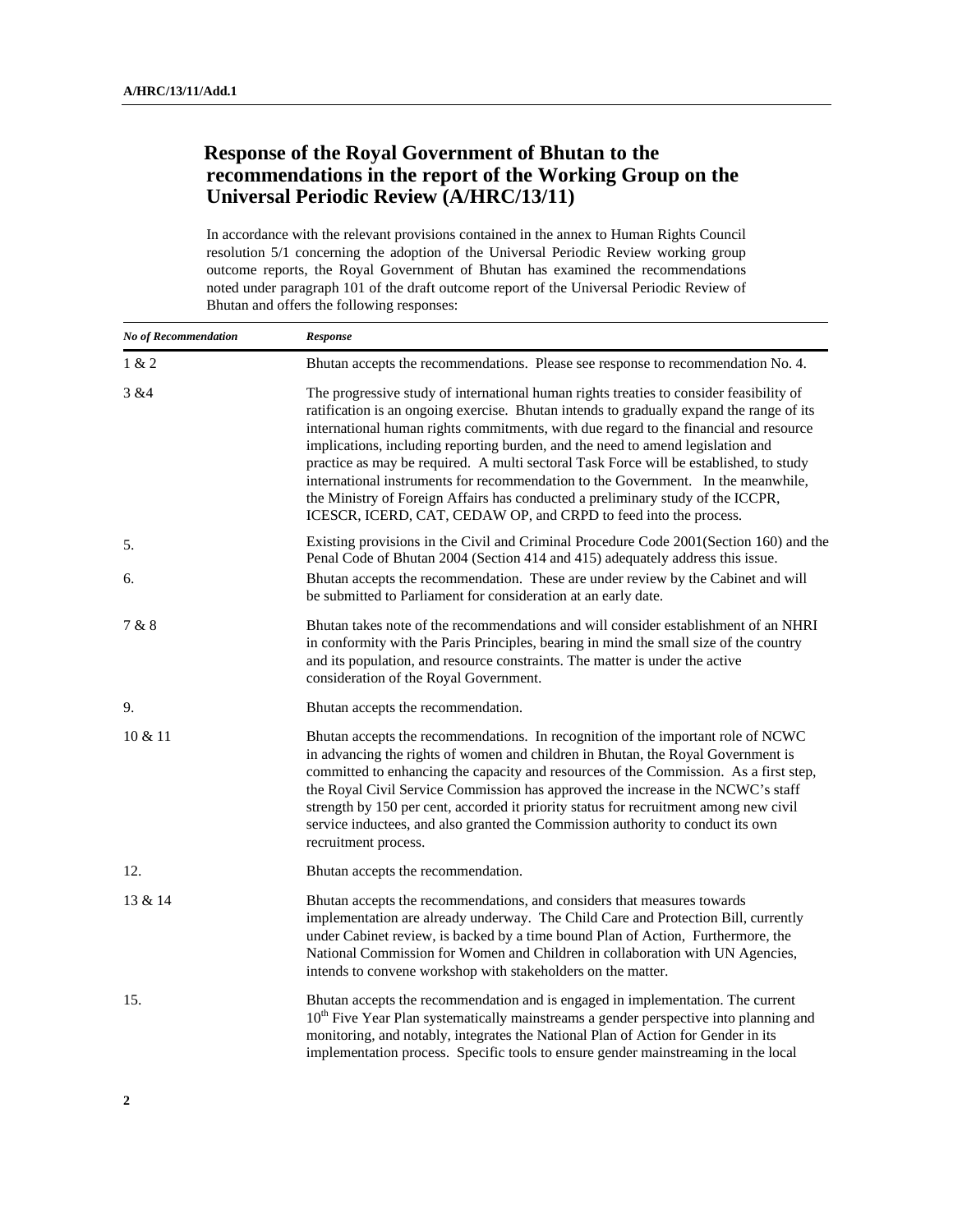|          | planning process are have been introduced in the Local Development Planning Manual.                                                                                                                                                                                                                                                                                                                                                                                                                                                                                                                                                                                                                                                             |
|----------|-------------------------------------------------------------------------------------------------------------------------------------------------------------------------------------------------------------------------------------------------------------------------------------------------------------------------------------------------------------------------------------------------------------------------------------------------------------------------------------------------------------------------------------------------------------------------------------------------------------------------------------------------------------------------------------------------------------------------------------------------|
| 16.      | Bhutan accepts the recommendation.                                                                                                                                                                                                                                                                                                                                                                                                                                                                                                                                                                                                                                                                                                              |
| 17.      | Bhutan accepts the recommendation and is already actively engaged in implementation.<br>Through the school curriculum and extra curricular activities, students are taught to<br>respect and appreciate social and cultural diversity.                                                                                                                                                                                                                                                                                                                                                                                                                                                                                                          |
| 18.      | Bhutan accepts the recommendation and is actively engaged in implementation.                                                                                                                                                                                                                                                                                                                                                                                                                                                                                                                                                                                                                                                                    |
| 19 & 20  | Bhutan remains committed to constructive engagement with human rights mechanisms<br>of the UN. Bhutan has received and will continue to receive visits of Special<br>Rapporteurs and other Special Procedures mandate holders of the Human Rights<br>Council, taking into account its capacity, national priorities, as well as the need for<br>adequate preparations for such visits.                                                                                                                                                                                                                                                                                                                                                          |
| 21.      | Bhutan accepts the recommendation                                                                                                                                                                                                                                                                                                                                                                                                                                                                                                                                                                                                                                                                                                               |
| 22.      | Bhutan accepts the recommendation                                                                                                                                                                                                                                                                                                                                                                                                                                                                                                                                                                                                                                                                                                               |
| 23 & 24. | Bhutan accepts the recommendations and is engaged in implementation. The Bhutan<br>Information, Communication and Media Authority was established in 2000 as an<br>autonomous body to facilitate and regulate ICT and media services. The Bhutan<br>Information Communication and Media Act 2006, Bhutan Filming Regulation 2007,<br>the Journalist Code of Ethics 2006, contain provisions to eliminate the projection of<br>stereotype concepts of the roles of men and women in all forms of media. These<br>regulations are strictly implemented. Violators risk warnings, fines, suspension or<br>revocation of licenses. New guidelines on the Rules of Content, and the Draft<br>Broadcasting Code of Conduct, reinforce these measures. |
| 25.      | Bhutan accepts the recommendation and is engaged in implementation. Public<br>advocacy is one of the many areas in which the government and civil society<br>stakeholders including media establishments work in close partnership. Bills which<br>will directly impact the advancement of the rights of women and girls are currently<br>under Cabinet review and will be submitted for consideration by Parliament at an early<br>date. These include the Child Care Protection Bill, and the Adoption Bill. A<br>legislative Task Force completed the drafting of the Domestic Violence Bill in March<br>2010. Multistakeholder review will be conducted by the National Commission of<br>Women and Children in April 2010.                  |
| 26.      | Bhutan is studying the current practice of other states. However, it is noted that the<br>general opinion among national civil society groups active in the area of women's<br>rights have voiced concern that primacy should be accorded to promoting a merit based<br>society.                                                                                                                                                                                                                                                                                                                                                                                                                                                                |
|          | The ruling political party has committed to field at least 30 per cent women candidates<br>at the next round of national elections in 2013.                                                                                                                                                                                                                                                                                                                                                                                                                                                                                                                                                                                                     |
| 27.      | Bhutan accepts the recommendation and is engaged in implementation.                                                                                                                                                                                                                                                                                                                                                                                                                                                                                                                                                                                                                                                                             |
| 28 & 81  | Equality before the law and protection from discrimination on the grounds of gender,<br>ethnic origin, religion, language, political opinion, economic status or on other<br>grounds, has always been central to all government policies and actions, which are<br>designed to foster an inclusive and harmonious society. The principles of equality and<br>non discrimination are enshrined in Articles 7(15), Article 9(3), 9(17) of the<br>Constitution. Section 3 of the Civil and Criminal Procedure Coder 2001 reaffirms that<br>"all persons are equal before the law and are entitled to equal and effective protection                                                                                                                |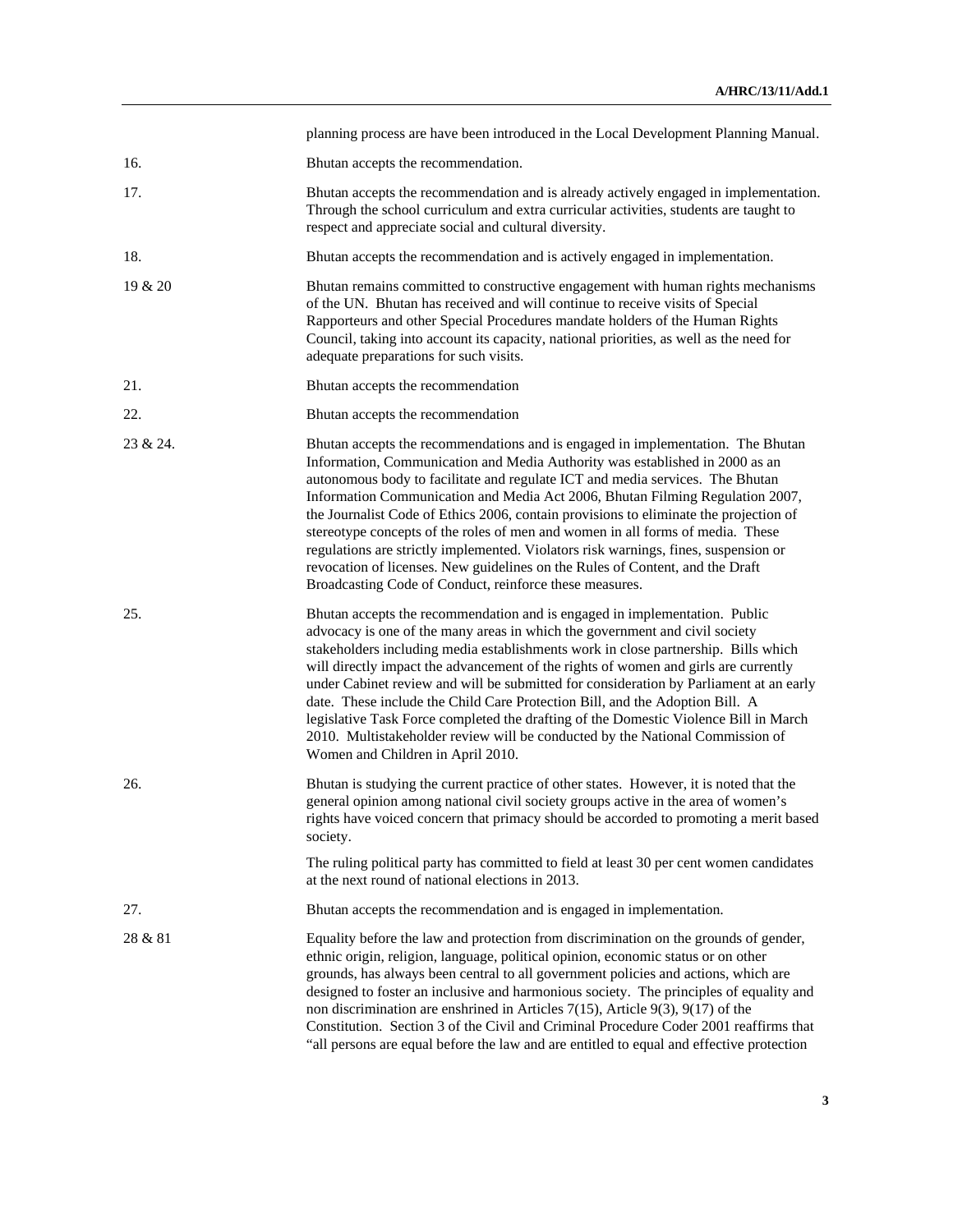|            | of the law without discrimination" All Bhutanese, regardless of ethnic origin, enjoy<br>equal rights and access to social services. Provision of free education to all children of<br>school going age in Bhutan and access to higher education on the basis of merit are<br>enshrined as Principles of State Policy in Articles 9(15) and (16) of the Constitution.<br>Bhutan therefore considers that adequate legal frameworks and measures already exist.                                                         |
|------------|-----------------------------------------------------------------------------------------------------------------------------------------------------------------------------------------------------------------------------------------------------------------------------------------------------------------------------------------------------------------------------------------------------------------------------------------------------------------------------------------------------------------------|
| 29.        | Security Clearance Certificates are documents issued by the Royal Bhutan Police to<br>attest that the concerned individual has no criminal record. This is a routine<br>administrative requirement for all Bhutanese, procedures for which have been<br>simplified and shortened including through the introduction of nation wide e-<br>governance services. Security Clearance Certificates are applicable only to individuals<br>over 18 years of age. No such formality exists for admission into public schools. |
| 30.        | Bhutan accepts the recommendation.                                                                                                                                                                                                                                                                                                                                                                                                                                                                                    |
| 31.        | Bhutan accepts the recommendation.                                                                                                                                                                                                                                                                                                                                                                                                                                                                                    |
| 32, 33, 34 | Bhutan accepts the recommendations and is engaged in implementation. Bhutan has<br>three specialized institutions to meet the needs of children with disabilities. During the<br>current five year development plan period (2008-2013), five additional centres will be<br>established.                                                                                                                                                                                                                               |
| 35, 36, 37 | Bhutan accepts the recommendations and is engaged in implementation. Please see<br>response to recommendation no. 25.                                                                                                                                                                                                                                                                                                                                                                                                 |
| 38.        | Bhutan accepts the recommendation and is engaged in implementation.                                                                                                                                                                                                                                                                                                                                                                                                                                                   |
| 39.        | Bhutan accepts the recommendation.                                                                                                                                                                                                                                                                                                                                                                                                                                                                                    |
| 40.        | It is the policy of the Royal Government to encourage greater participation of women<br>in every profession. The legal framework and concrete measures to support this policy<br>are in place. This approach will continue to be pursued and driven by specific<br>requirements of various positions, and employment regulations which are consistent<br>with international standards.                                                                                                                                |
| 41.        | Corporal punishment of children at home is adequately covered by existing legal<br>provisions including Articles $7(17)$ and $9(3)$ of the Constitution, the Teacher's Code of<br>Conduct, Section 160 of the Civil and Criminal Procedure Code, and 414 and 415 of<br>the Bhutan Penal Code 2004. These will further be strengthened with the enactment of<br>the Child Care and Protection Act.                                                                                                                     |
|            | Bhutan is therefore not considering introducing new legislation on this matter at this<br>current juncture.                                                                                                                                                                                                                                                                                                                                                                                                           |
| 42.        | Bhutan accepts the recommendation. An additional Women and Child Protection Unit<br>is currently under establishment in Phuentsholing.                                                                                                                                                                                                                                                                                                                                                                                |
| 43.        | Bhutan accepts the recommendation and will pursue implementation in accordance<br>with its treaty obligations.                                                                                                                                                                                                                                                                                                                                                                                                        |
| 44.        | Bhutan accepts the recommendation.                                                                                                                                                                                                                                                                                                                                                                                                                                                                                    |
| 45.        | Bhutan accepts the recommendation.                                                                                                                                                                                                                                                                                                                                                                                                                                                                                    |
| 46.        | Bhutan accepts the recommendation.                                                                                                                                                                                                                                                                                                                                                                                                                                                                                    |
| 47.        | Bhutan accepts the recommendation.                                                                                                                                                                                                                                                                                                                                                                                                                                                                                    |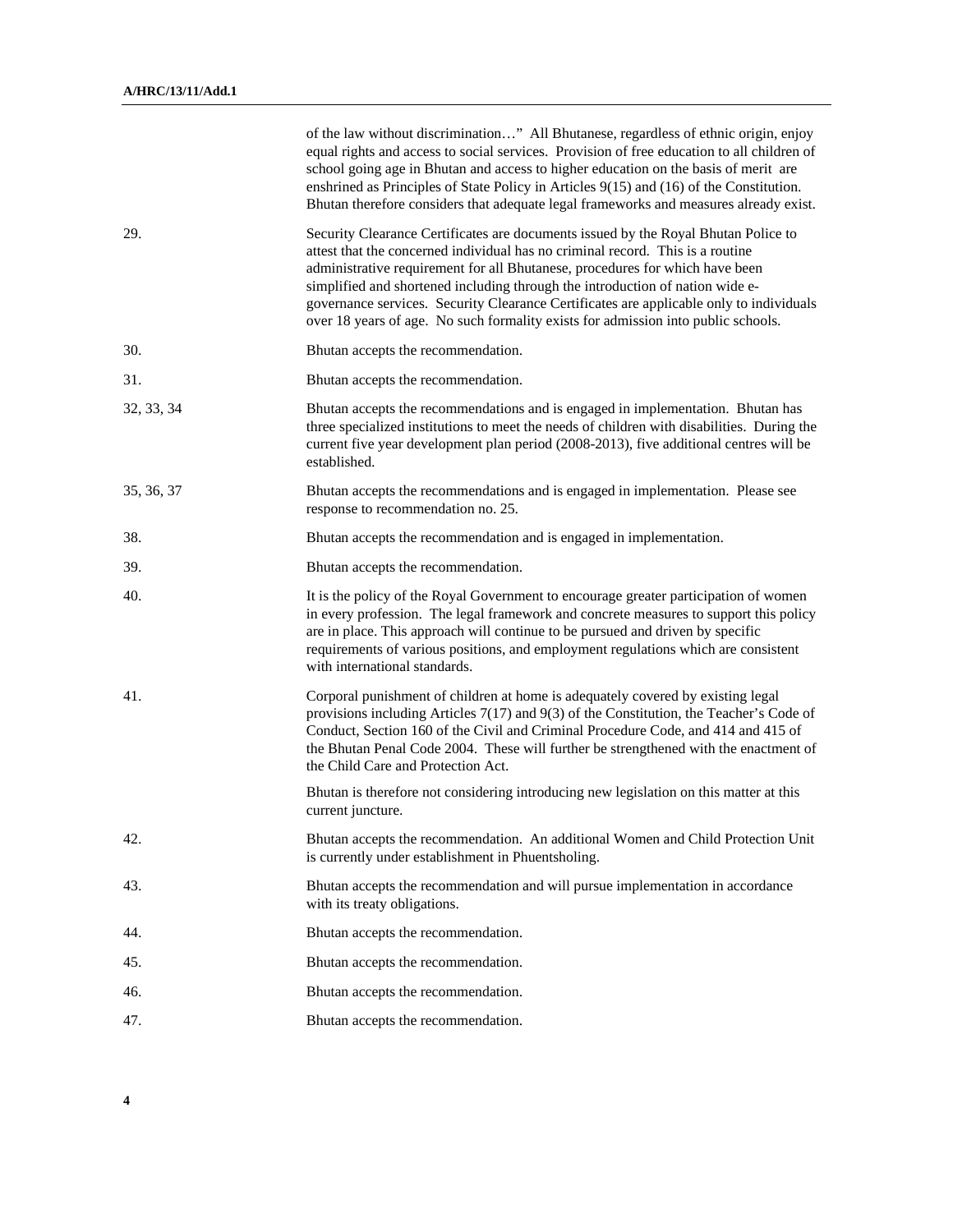| 48.             | Bhutan accepts the recommendation.                                                                                                                                                                                                                                                                                                                                                                                                                                                                                                                                                                                                                                                                                |
|-----------------|-------------------------------------------------------------------------------------------------------------------------------------------------------------------------------------------------------------------------------------------------------------------------------------------------------------------------------------------------------------------------------------------------------------------------------------------------------------------------------------------------------------------------------------------------------------------------------------------------------------------------------------------------------------------------------------------------------------------|
| 49.             | Bhutan accepts the recommendation and considers that adequate measures are already<br>in place. Bhutan will continue its pursuit of existing policies which promote<br>harmonious coexistence of all religious groups within a small, open and tolerant<br>society. Article 7(4) of the Constitution enshrines the freedom of religion for all<br>Bhutanese.                                                                                                                                                                                                                                                                                                                                                      |
| 50 & 51         | Bhutan accepts the recommendations and is engaged in implementation. Strengthening<br>of a free, independent and professionalised media remains a priority of the<br>Government. Freedom of the Press and Media are guaranteed under the Constitution<br>Article 7(2), 7(3), and & 7(5). In March 2010 a Royal Proclamation was issued to<br>establish the Bhutan Media Foundation with a Royal grant of Nu. 15 million. The<br>Media Foundation will strengthen the capacity of national media through trainings and<br>scholarships, support of the activities of the Journalists' Association of Bhutan, the<br>national Press Club, as well as the publication of Dzongkha language edition of<br>newspapers. |
| 52.             | The legal framework to promote and protect the rights to freedom of opinion and<br>expression are already in place. Art $7(2)$ of the Constitution recognizes the right to<br>freedom of speech, opinion and expression as Fundamental Rights of all Bhutanese.                                                                                                                                                                                                                                                                                                                                                                                                                                                   |
| 53, 54 & 55     | In order to facilitate and support the emergence of a vibrant civil society, the Civil<br>Society Act was adopted by Parliament in June 2007. The CSO Authority was<br>established in March 2009. The CSO Rules and Regulations, drafted with technical<br>support from the Government of Denmark and in consultation with national CSO<br>stakeholders was finalized in December 2009. Registration of CSOs was launched in<br>January 2010. As a new entity, the CSO Authority, with the support of Bhutan's<br>development partners, is concurrently in the process of strengthening its institutional<br>capacity.                                                                                            |
| 56, 57, 58 & 59 | Bhutan accepts the recommendations and is already actively engaged in implemention.                                                                                                                                                                                                                                                                                                                                                                                                                                                                                                                                                                                                                               |
|                 | Article 15, Section 4(b) of the Constitution and Chapter 6 Section 100(a) of the<br>Election Act provides for an inclusive, participatory, and democratic, political process.<br>Section 358 of the Election Act contains specific measures for persons with disabilities.<br>The Bhutan Voter Guide is already available in braille, and the ECB intends to<br>similarly translate all Acts, Rules and Regulations.                                                                                                                                                                                                                                                                                              |
|                 | The Election Commission of Bhutan, in collaboration with the National Commission<br>for Women and Children undertake extensive advocacy campaigns targeting youth and<br>women to promote greater awareness of democratic governance and the electoral<br>process. To encourage greater women's participation in the upcoming local<br>government elections, the Election Commission will launch publicity campaigns to<br>encourage more women to participate as candidates. Please refer to response to<br>recommendation 26.                                                                                                                                                                                   |
| 60.             | The Bhutan Penal Code 2004 was the result of study and examination of existing<br>practices in other states, some of which reflect remnants of colonial legacies. Sections<br>213 and 214 of the Bhutan Penal Code concerning "unnatural acts" have never since<br>enactment, been evoked for same sex acts between two consenting adults. These<br>provisions can be reviewed when there is a felt need and desire from our people.                                                                                                                                                                                                                                                                              |
| 61.             | With regard to monastic institutions, the National Commission for Women and<br>Children and the Central Monastic Body have established the following measures:                                                                                                                                                                                                                                                                                                                                                                                                                                                                                                                                                    |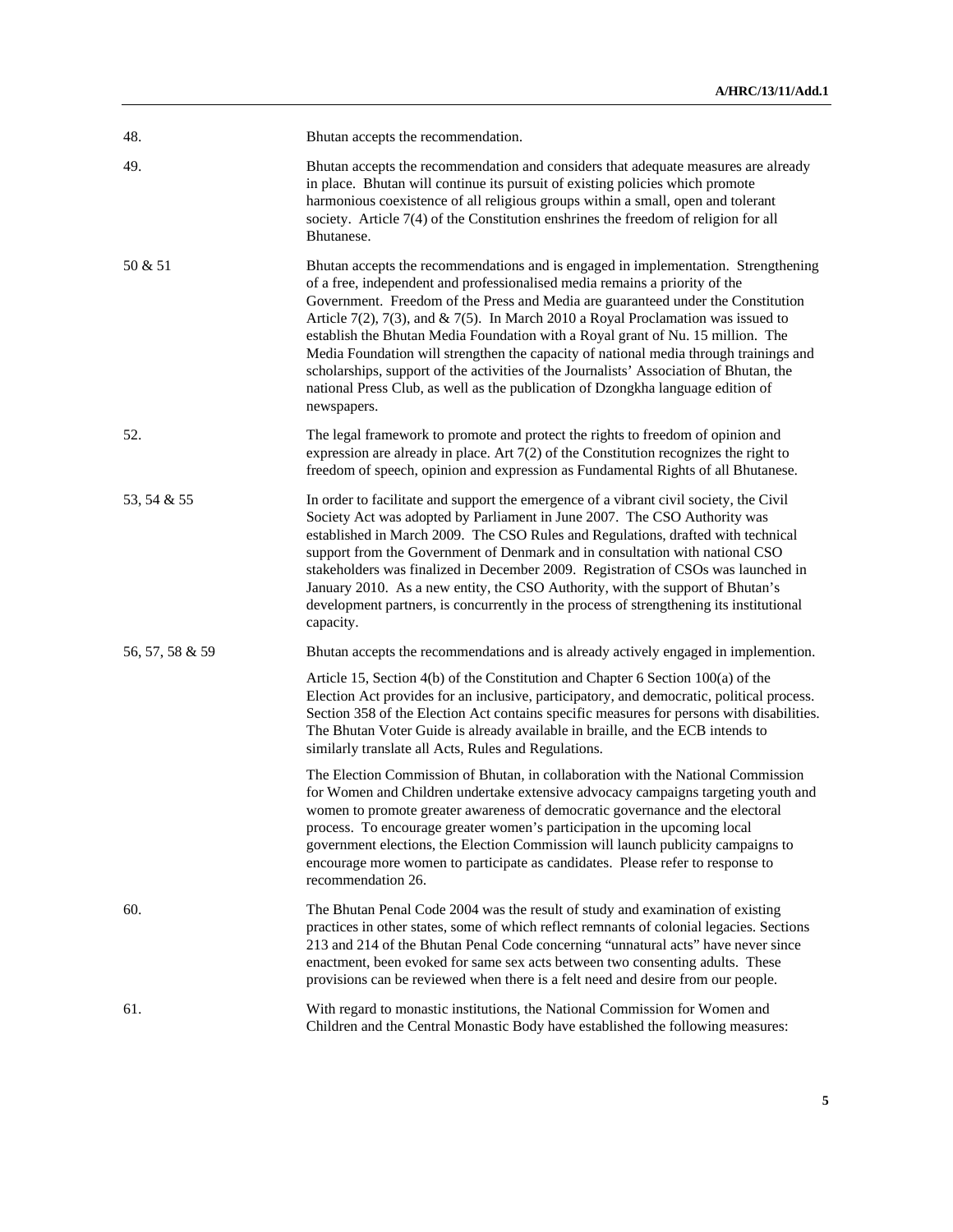|                     | Institution of alternative forms of discipline in the monastic system<br>$\bullet$                                                                                                                                                                                                                                                                                                                                                                                                                                                                                                                                                                                                                                                                                                                                                                                                                                                                                                                                                                                                                                                                                                                                                                                                                                                                                                                                                                    |
|---------------------|-------------------------------------------------------------------------------------------------------------------------------------------------------------------------------------------------------------------------------------------------------------------------------------------------------------------------------------------------------------------------------------------------------------------------------------------------------------------------------------------------------------------------------------------------------------------------------------------------------------------------------------------------------------------------------------------------------------------------------------------------------------------------------------------------------------------------------------------------------------------------------------------------------------------------------------------------------------------------------------------------------------------------------------------------------------------------------------------------------------------------------------------------------------------------------------------------------------------------------------------------------------------------------------------------------------------------------------------------------------------------------------------------------------------------------------------------------|
|                     | Establishment of a complaints and response mechanism<br>٠                                                                                                                                                                                                                                                                                                                                                                                                                                                                                                                                                                                                                                                                                                                                                                                                                                                                                                                                                                                                                                                                                                                                                                                                                                                                                                                                                                                             |
|                     | Appointment of a 9 member expert committee to monitor child rights, and<br>٠                                                                                                                                                                                                                                                                                                                                                                                                                                                                                                                                                                                                                                                                                                                                                                                                                                                                                                                                                                                                                                                                                                                                                                                                                                                                                                                                                                          |
|                     | Identification of a child Protection Officer in the Monastic Body.                                                                                                                                                                                                                                                                                                                                                                                                                                                                                                                                                                                                                                                                                                                                                                                                                                                                                                                                                                                                                                                                                                                                                                                                                                                                                                                                                                                    |
| 62.                 | While such a proposal is acceptable in principal, given Bhutan's present level of<br>development and resource constraints, it may not be realizable at this juncture without<br>international cooperation and support.                                                                                                                                                                                                                                                                                                                                                                                                                                                                                                                                                                                                                                                                                                                                                                                                                                                                                                                                                                                                                                                                                                                                                                                                                                |
| 63 & 64             | Bhutan accepts the recommendations.                                                                                                                                                                                                                                                                                                                                                                                                                                                                                                                                                                                                                                                                                                                                                                                                                                                                                                                                                                                                                                                                                                                                                                                                                                                                                                                                                                                                                   |
| 65, 66, 67 & 68.    | Bhutan accepts the recommendations.                                                                                                                                                                                                                                                                                                                                                                                                                                                                                                                                                                                                                                                                                                                                                                                                                                                                                                                                                                                                                                                                                                                                                                                                                                                                                                                                                                                                                   |
| 70 & 71.            | Bhutan accepts the recommendation. Article $9(16)$ of the constitution guarantees that<br>"The State shall provide free education to all children of school going age up to tenth<br>standard and ensure that technical and professional education is made generally<br>available and that higher education is equally accessible to all on the basis of merit."<br>However, given Bhutan's present level of development and resource constraints,<br>introduction of compulsory education remains at this stage, an important goal.                                                                                                                                                                                                                                                                                                                                                                                                                                                                                                                                                                                                                                                                                                                                                                                                                                                                                                                  |
| 72, 73, 74, 75      | Bhutan accepts the recommendations and is already engaged in implementation.<br>Addressing the disparity in enrollment rates at the tertiary level remains a priority.<br>Collaboration with both multilateral and bilateral development partners have proven<br>essential in building upon the National Plan of Action for Gender to meet this challenge.<br>A number of initiatives have been introduced and have already borne results. The Non<br>Formal Education programme allows adults and youth who have missed out on primary<br>education or dropped out to attend basic literacy and post literacy programmes. This<br>has had a significant impact on rural population and particularly on rural women,<br>empowering them through literacy to participate in development activities. As of 2009,<br>60 per cent more female learners took advantage of this initiative in 756 centres across<br>the country. Similary, nearly 20 per cent more women than men enrolled in<br>Continuing Education programmes in the same period. The introduction of extended<br>classrooms in rural and remote areas is expected to further boost the enrolment of girls.<br>Further, the introduction of scholarship schemes for girls after class X, as well as<br>opportunities provided by private institutions have increased access to education for<br>girls and women, encouraging greater numbers to continue and pursue higher<br>education. |
| 76, 77, 78, 79, 80. | The Royal Government of Bhutan remains committed to finding a lasting and durable<br>solution through the bilateral process with Nepal on the basis of agreements reached<br>between the two governments.                                                                                                                                                                                                                                                                                                                                                                                                                                                                                                                                                                                                                                                                                                                                                                                                                                                                                                                                                                                                                                                                                                                                                                                                                                             |
|                     | The issue of the people in the camps in Nepal is first and foremost a humanitarian<br>situation. Resettlement has been recognized as one of the key durable solution.<br>Resettlement countries have contributed significantly through international burden<br>sharing. Bhutan is in touch with international agencies such as the UNHCR, and<br>remains engaged with all relevant parties on the issue, including the host country and<br>resettlement states. Bhutan reiterates is willingness to receive the repatriation of<br>genuine Bhutanese nationals from the camps on the basis of agreements signed<br>between the Royal Government and the Government of Nepal.                                                                                                                                                                                                                                                                                                                                                                                                                                                                                                                                                                                                                                                                                                                                                                          |
|                     | On family reunification, Bhutan recognizes the family as the natural and fundamental<br>group unit of society, and the responsibility of society and the State to protect it.<br>Consistent with Art 22.2 of the CRC Bhutan cooperates with efforts to protect and                                                                                                                                                                                                                                                                                                                                                                                                                                                                                                                                                                                                                                                                                                                                                                                                                                                                                                                                                                                                                                                                                                                                                                                    |